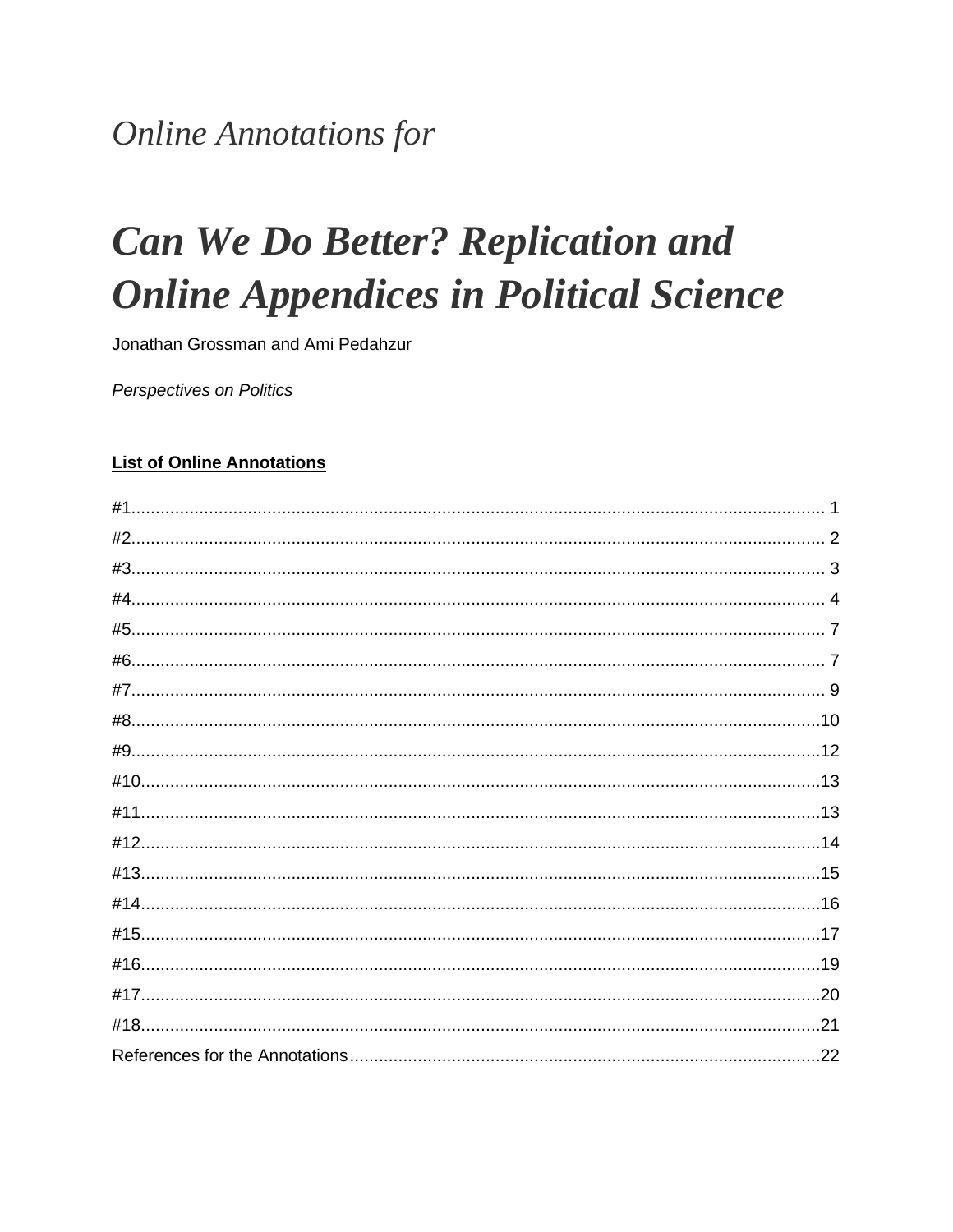*As Arthur Lupia and Colin Elman (2014, 22) emphasize, openness is essential for an effective dialogue between members of different sub-disciplinary and methodological communities within political science.*

Arthur Lupia and Colin Elman [\(2014, 22\)](https://doi.org/10.1017/S1049096513001716) emphasize that openness is essential for an effective dialogue between members of different sub-disciplinary and methodological communities within political science. They explain:

**Second, openness is beneficial for scholars outside the immediate community in which the research is located. Political science is a methodologically diverse discipline, and we are sometimes unable to appreciate how other social scientists generate their conclusions. Mathematical modelers, for example, often know very little about how cases are selected in participant observation studies--and many people who seek meaning in texts have a limited understanding of how other social scientists try to seek meaning from surveys or computer simulations of war. Higher standards of data access and research transparency will make cross-border understanding more attainable.**

**Other audiences are not focally involved in research. Instead, they want to use research claims as the basis of action. Teachers, for example, want to use the claims for pedagogical purposes. Whether demonstrating substantive arguments about aspects of the social world, or training students to use research techniques, teaching is substantially improved by the availability of exemplary scholarship, with its data and reasoning on display.**

**Public and private sector decision makers comprise another audience. Their main interest is in using knowledge claims to improve the effectiveness and efficiency of valuable endeavors.** 

<span id="page-1-0"></span>**#1**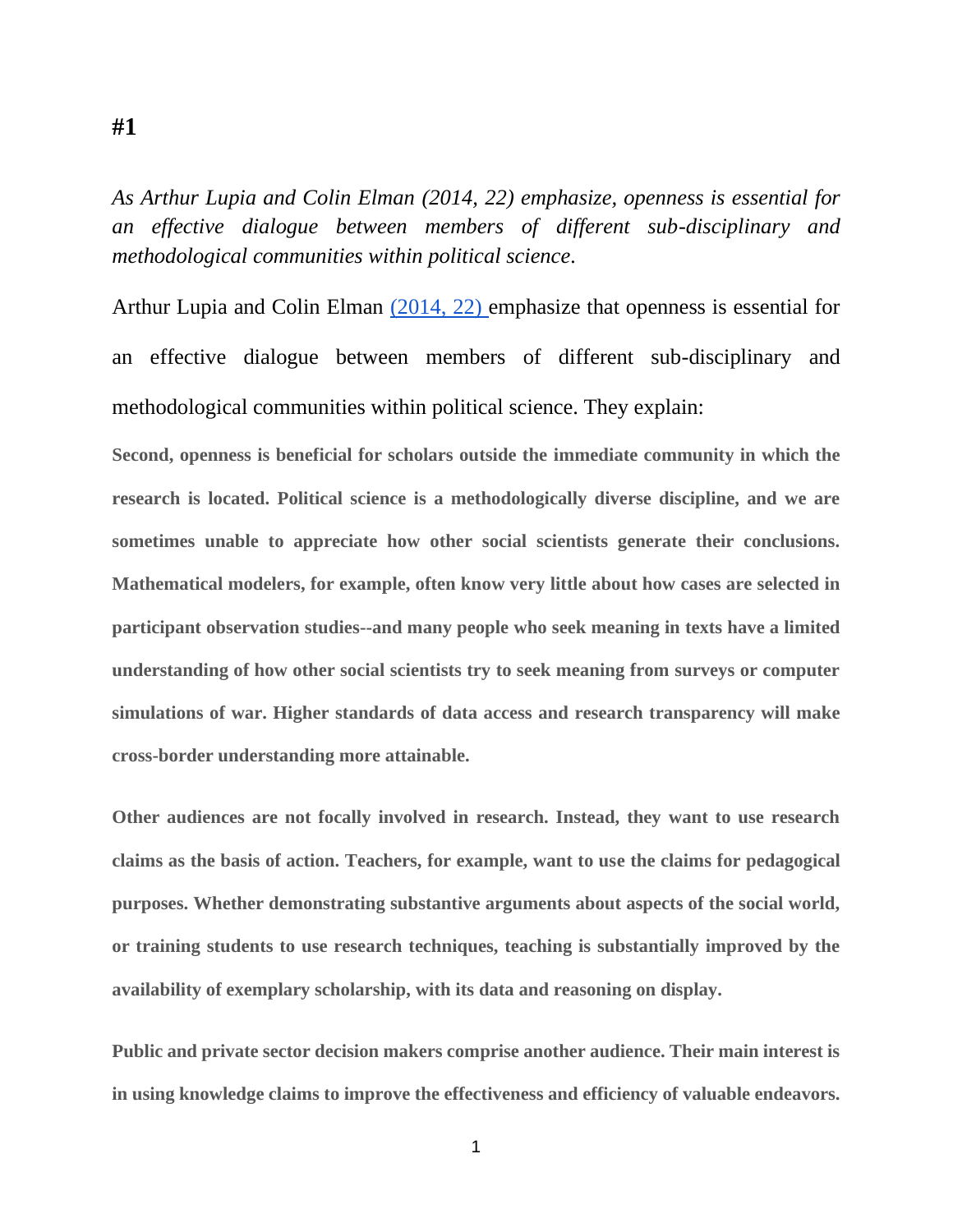**Greater openness gives such audiences increased opportunities to understand how the claims relate to their aspirations. As Lupia (2014) notes, many decision makers value information whose veracity they can readily defend in politicized contexts. These decision makers find claims whose origins are available and accessible more valuable informational currency than claims whose foundations are hidden.**

#### <span id="page-2-0"></span>**#2**

*Accessibility and user experience design, in turn, are prerequisites for real openness. They can make the difference between primary replication, in which scholars are able to fully replicate the entire course of a study, and secondary replication, which only entails replicating the statistical analysis based on data and code shared by authors.*

When discussing solutions to the replication challenge, delineating the boundaries of the concept can be helpful. A narrow definition suggests that replication is the ability to reproduce the analysis that led the authors to their conclusions. Indeed, it is common to find appendices of quantitative studies that include a data file, a brief explanation of the data and variables, output of statistical operations, and preliminary analytical steps that do not appear in the article itself. A broader definition of replication encompasses a detailed account of every step that the researchers have taken after formulating the hypotheses. This is the only way to replicate not only the analysis of the data but also the preceding steps. While this approach offers full transparency, it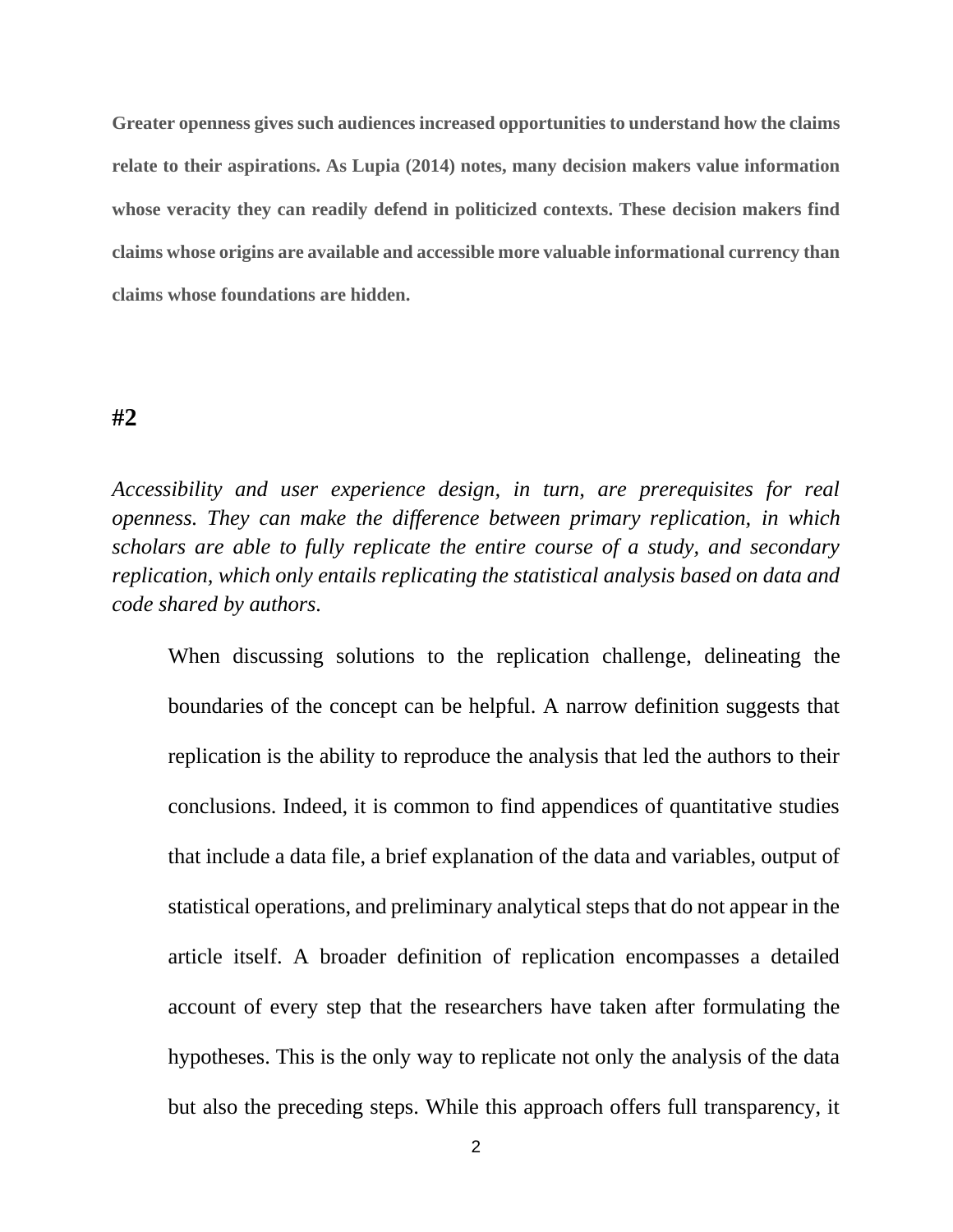sets very high standards of documentation. Adopting it is likely to make researchers substitute curiosity, creativity, and exploration with a rigid, risk averting technical adherence to the process. While we acknowledge this tradeoff, addressing it would require a separate article and is therefore beyond the scope of this one.

#### <span id="page-3-0"></span>**#3**

*Throughout this decade, a series of formal and informal discussions and deliberations concerning transparency took place in political science conferences, committees, journal symposia, and online forums, resulting in various reports and recommendations, as well as relevant criticism.*

For a concise yet illuminating history of the DA-RT *movement*, see [Golder and](http://comparativenewsletter.com/files/archived_newsletters/newsletter_spring2016.pdf)  [Golder 2016,](http://comparativenewsletter.com/files/archived_newsletters/newsletter_spring2016.pdf) especially the section entitled "A Brief History of DA-RT" (2–5). Additional online resources can be found in the [DA-RT section](https://politicalsciencenow.com/category/da-rt/) of APSA's *Political Science Now* website.

For important criticism of DA-RT see, among other works, the articles in the "Critics" section of APSA's *[Comparative Politics Newsletter](http://comparativenewsletter.com/files/archived_newsletters/newsletter_spring2016.pdf)* (Volume 26, Issue 1, [2016\).](http://comparativenewsletter.com/files/archived_newsletters/newsletter_spring2016.pdf) See also the articles by [Jeffrey C. Isaac \(2015\)](https://doi.org/10.1017/S1537592715000031) and [Aili Mari Tripp \(2018\)](https://doi.org/10.1017/S1537592718001056) in *Perspectives on Politics*.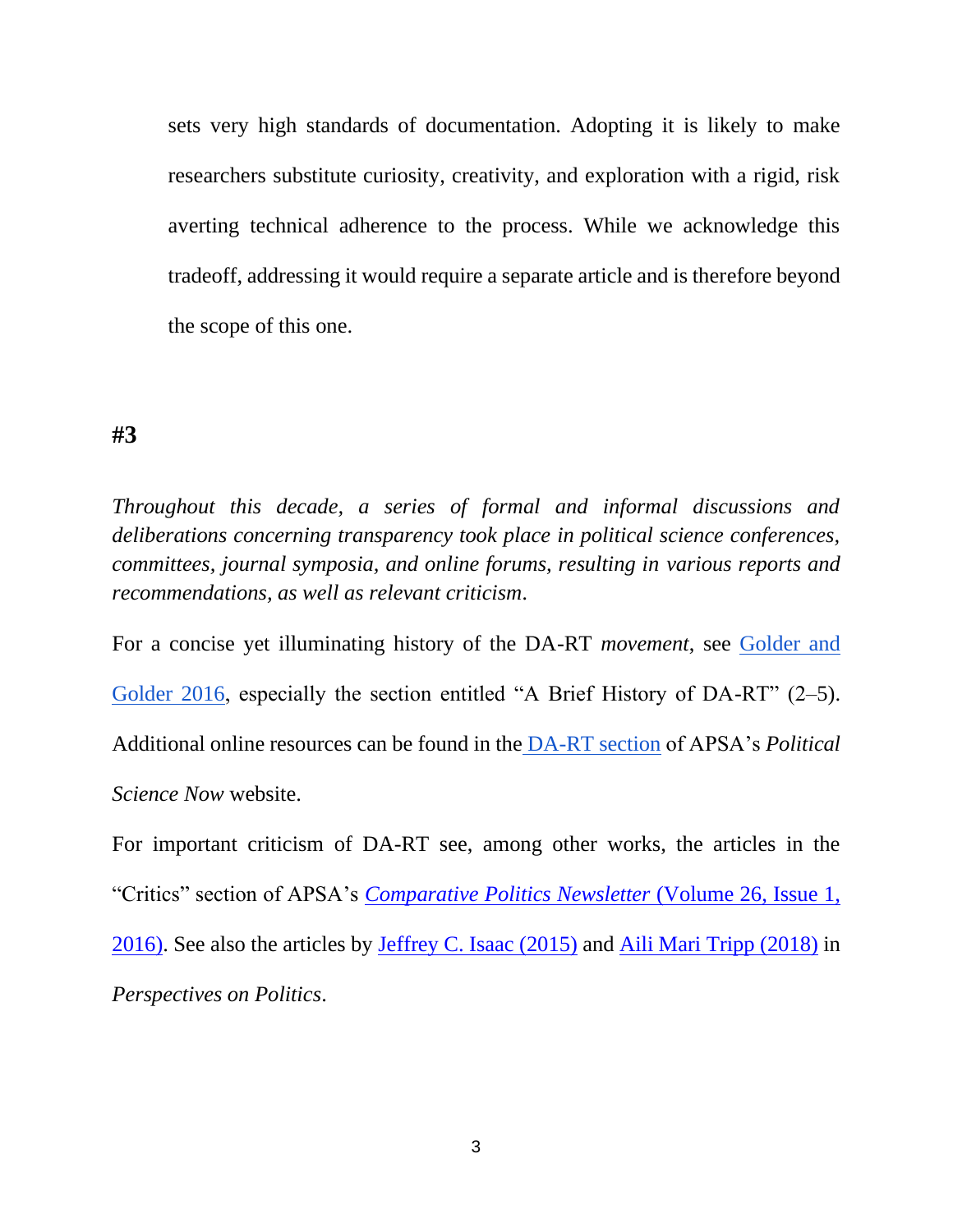<span id="page-4-0"></span>*However, recent technological developments have dismantled these obstacles. Thanks to the steep drop in the cost of digital storage and the emergence of numerous academic and non-academic data archives, researchers and journals can now host and share raw and structured replication data freely or at an affordable cost.*

Logistical difficulties, such as the cost of digital stage, have more recently dominated discussions about primary replicability. While the shift to replicability has led to fewer critiques of supplementary information as cumbersome and awkward, the concern still remains that lengthy methodological explanations could disrupt the flow of an article's narrative, destroy the elegance of a text, and occupy too much valuable space. For reference, see Ian Lustick's [influential article](https://doi.org/10.2307/2082612) from 1996, in which he writes (616):

**[...]scholars might choose to share the qualitative judgments that led to choices of particular sources for constructing different parts of the background narrative. […] This technique would be supplemented by discursive footnotes that alert the reader to alternative versions and briefly explain the reasoning that led to the rejection of these accounts. [...] One substantial drawback to this strategy, especially in light of constraints imposed by publishing houses, is that both the level of detail and the length of manuscripts could be significantly increased [...]**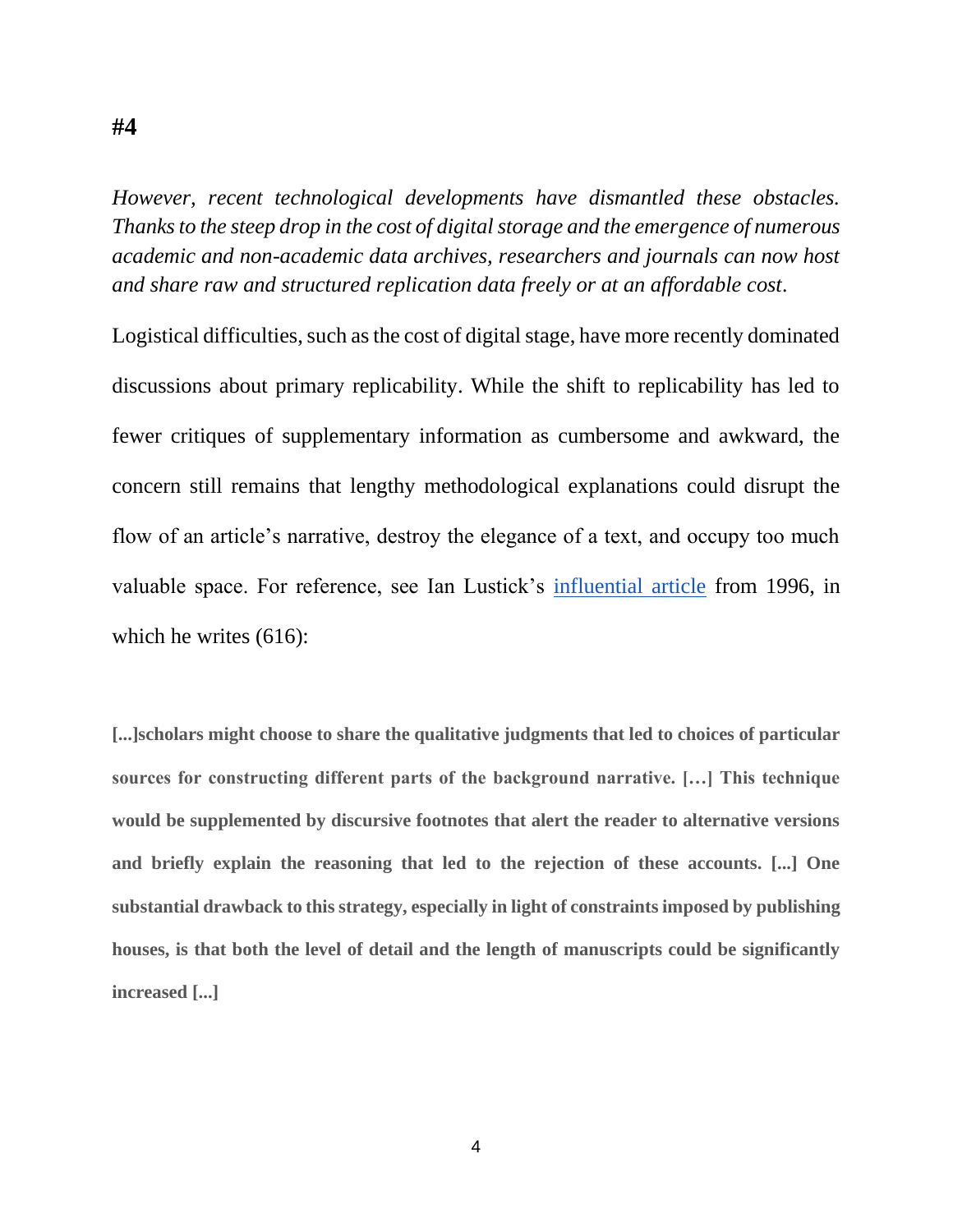Similarly, in the conclusion of [a more recent piece](https://doi.org/10.1080/09636412.2015.1036614) in *Security Studies*, Nina Tannenwald (2015, 229) discusses a possible drawback of explicit process tracing explanations in security studies:

**Security studies is not simply method; it is also good storytelling. In the welcome move to greater self-consciousness and transparency in carrying out process tracing, my hope is that it continues to complement or even enhance, but does not come at the expense of, good narrative.**

In the past, such explicit methodological explanations had to be included in the main text, or in a printed appendix that followed it. Today, however, many access academic literature online and often read it from a screen rather than paper. For example, see [this 2015 s](https://onlinelibrary.wiley.com/doi/abs/10.1087/20150203)tudy by Carol Tenopir, Donald W. King, Lisa Christian, and Rachel Volentine, whose abstract reads:

**Electronic journals are now the norm for accessing and reading scholarly articles. This article examines scholarly article reading patterns by faculty in five US universities in 2012. Selected findings are also compared to some general trends from studies conducted periodically since 1977. In the 2012 survey, over three quarters (76%) of the scholarly readings were obtained through electronic means and just over half (51%) of readings were read on a screen rather than from a print source or being printed out. Readings from library**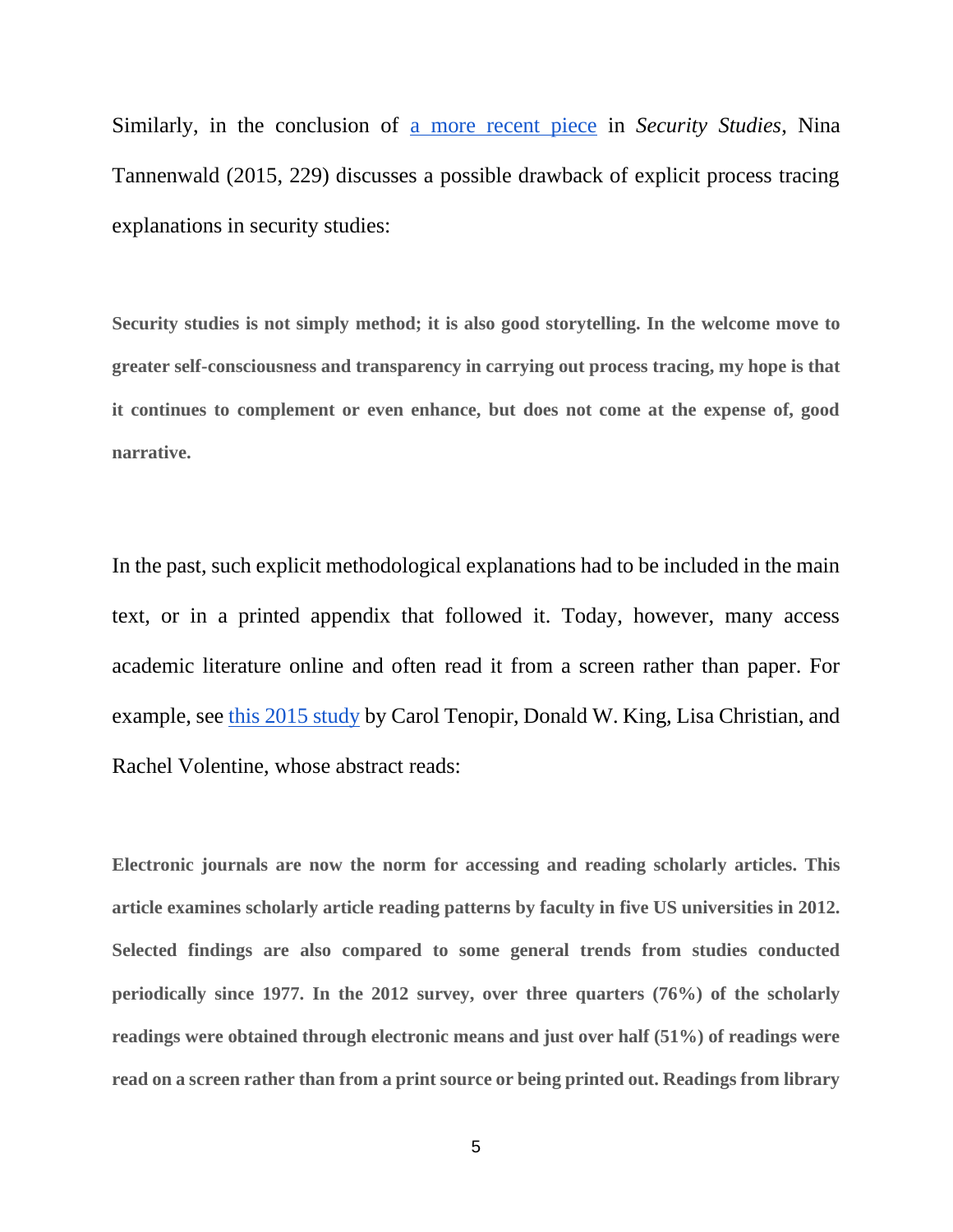**sources are overwhelmingly from e-sources. The average number of articles read per month was 20.66, with most articles read by the medical and other sciences, and on average each article was read for 32 minutes.**

Consequently, the need to include in an article's main text all the underlying data and information has become obsolete. Instead, such elements can be posted separately and digitally, without narrowing down their scope. In other words, the main article's word limit should not influence the length of the appendix. Whereas the former offers a concise and polished account of the literature reviewed, theories and methodologies used, data analyzed, and conclusions drawn, the supplementary materials allow readers to explore the article's underlying "plumbing system" and follow in the investigator's footsteps throughout the entire analytical process – as numerous, tedious, and complicated as these steps may be. Thus, in some journals, two-page articles can be accompanied by appendices that are dozens of pages long. As a case in point, consider [this excellent article](http://doi.org/10.1126/science.aaf6758) on event data by Wei Wang, Ryan Kennedy, David Lazer, and Naren Ramakrishnan (Wang et al. 2016), as well as [its](http://www.sciencemag.org/content/353/6307/1502/suppl/DC1?_ga=2.42769058.623393908.1576764436-1410024844.1571729805)  [appendix.](http://www.sciencemag.org/content/353/6307/1502/suppl/DC1?_ga=2.42769058.623393908.1576764436-1410024844.1571729805)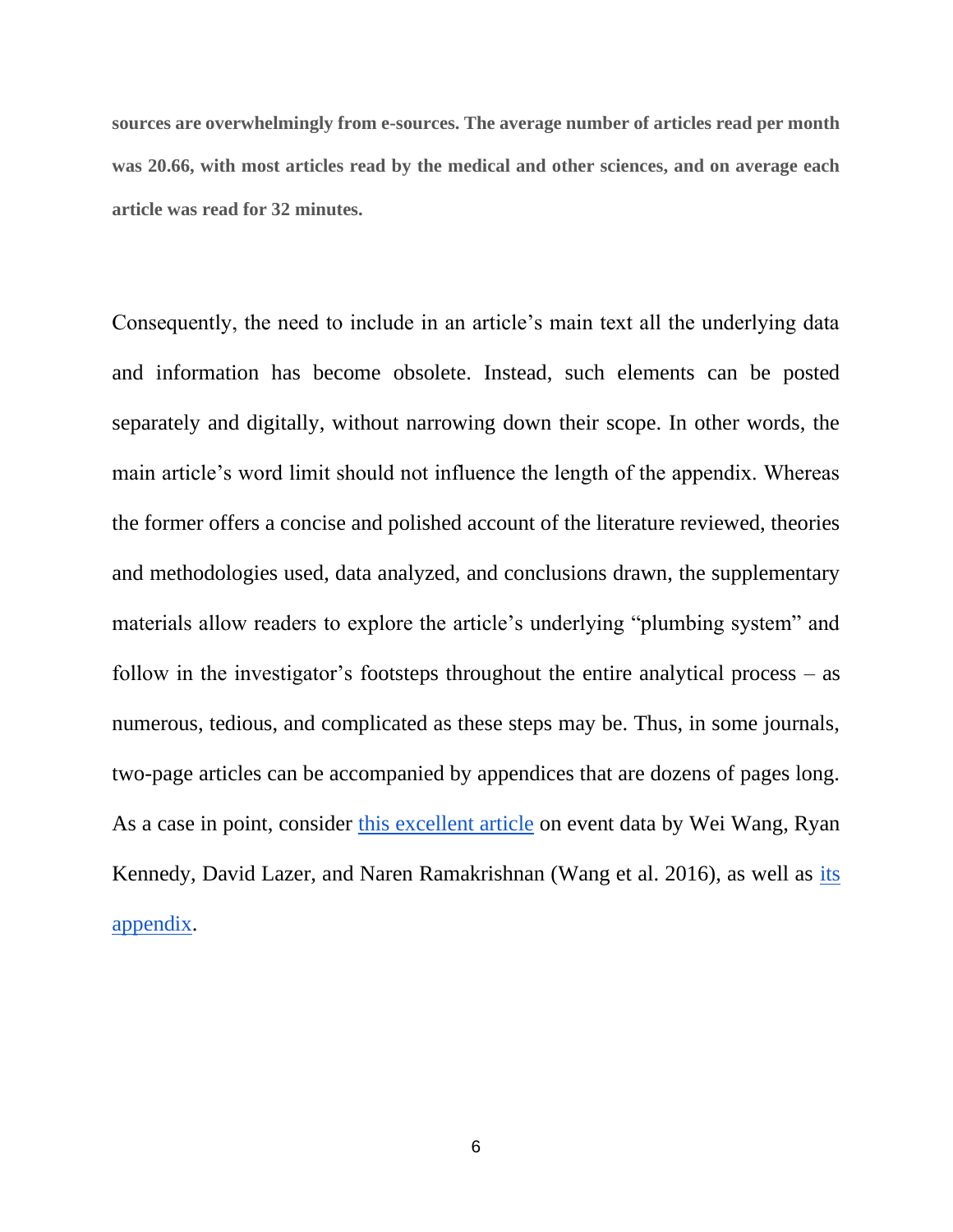<span id="page-7-0"></span>*Out of 79 replication datasets, only 47 include a README file listing the contents of the data repository and/or a codebook explaining how the variables were coded. Many of these documents are concise, laden with technical jargon.*

One of the challenges for appendix readability is inaccessible technical jargon. While authors strive for clear language in articles, appendices must also be wellwritten, free of jargon and obscure language, to be accessible. See Michael Billig's (2013) book *[Learn to Write Badly: How to Succeed in the Social Sciences](https://books.google.com/books?id=PG3ec-UYQjoC&printsec=frontcover&source=gbs_ge_summary_r&cad=0#v=onepage&q&f=false)*.

#### <span id="page-7-1"></span>**#6**

*Making our scholarship clearer does not mean that we need to "dumb down" our argument and methodological explanations or abandon our rigor; scholarly quality and accessibility need not be mutually exclusive.*

Accessibility can reinforce standards of academic rigor, as Matthew Flinders (2015,

75) [asserts:](https://books.google.co.il/books?id=8w2tCQAAQBAJ&lpg=PP1&pg=PA75#v=onepage&q&f=false)

**Critics of my position will undoubtedly argue that political science, as a professional discipline, will inevitably require the use of certain technical terms or phrases that are understandably not within the mainstream public vocabulary. This, again, is rarely more than a smokescreen. Technical terms will, of course, have to be used from time to time, but 'technical' does not necessarily mean difficult, and certainly does not mean jargon. Political science has become a discipline built on jargon; and if technical terms are really necessary**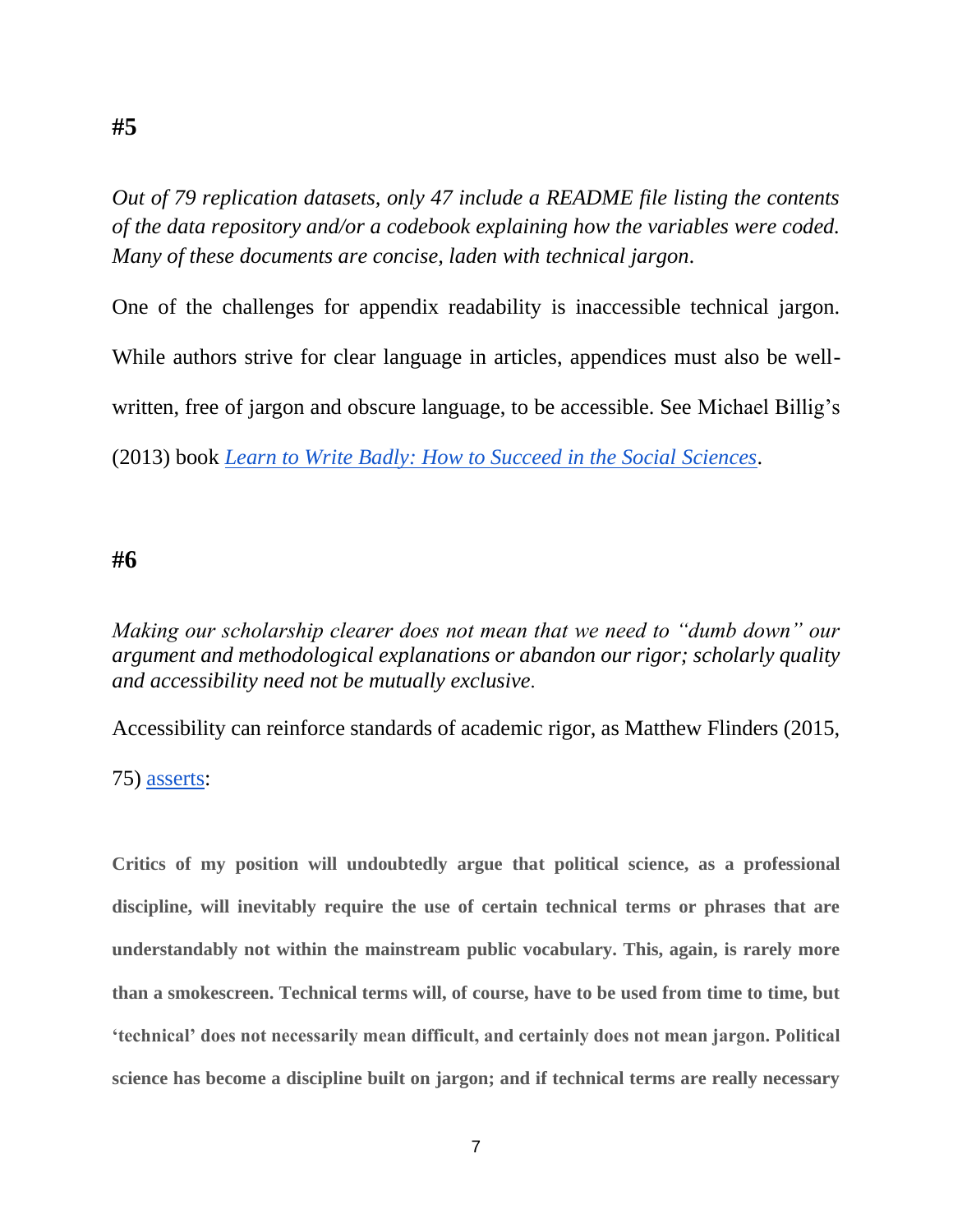**and also clear and precise, it is not difficult to use them in the context of plain English and thus introduce them meaningfully to the reader. Critics may at this point engage in a far more sinister and hurtful form of criticism and accuse me of advocating the demotion of academic scholarship into little more than pseudojournalism. This sideswipe will be couched upon the implicit suggestion that I am obviously unable to grasp the intellectual magnitude of their work and am therefore trying to lower the standard of political science towards my own inferior level. The curse of political science, a curse that both Mills and Crick endured, is to become identified as a 'mere literary man' or, worse still, to have their work defined as 'mere journalism'. Any academic who dares to write in a widely intelligible way, let alone engages with television or radio, is liable to be condemned in this manner. This reflects a rather superficial logic. Accessibility and scholarly quality do not exist in a zero-sum relationship whereby an increase in one inevitably leads to a reduction in the other.**

Of course, we do not expect that scholars write their explanations to allow readers without the necessary methodological training to carry out the analysis based on the appendix. What we do expect, however, is that scholars in the field will be able to understand what type of information and files can be found in the appendix, how to access these materials, and what programs and methodological skills are necessary to open them and perform the analysis.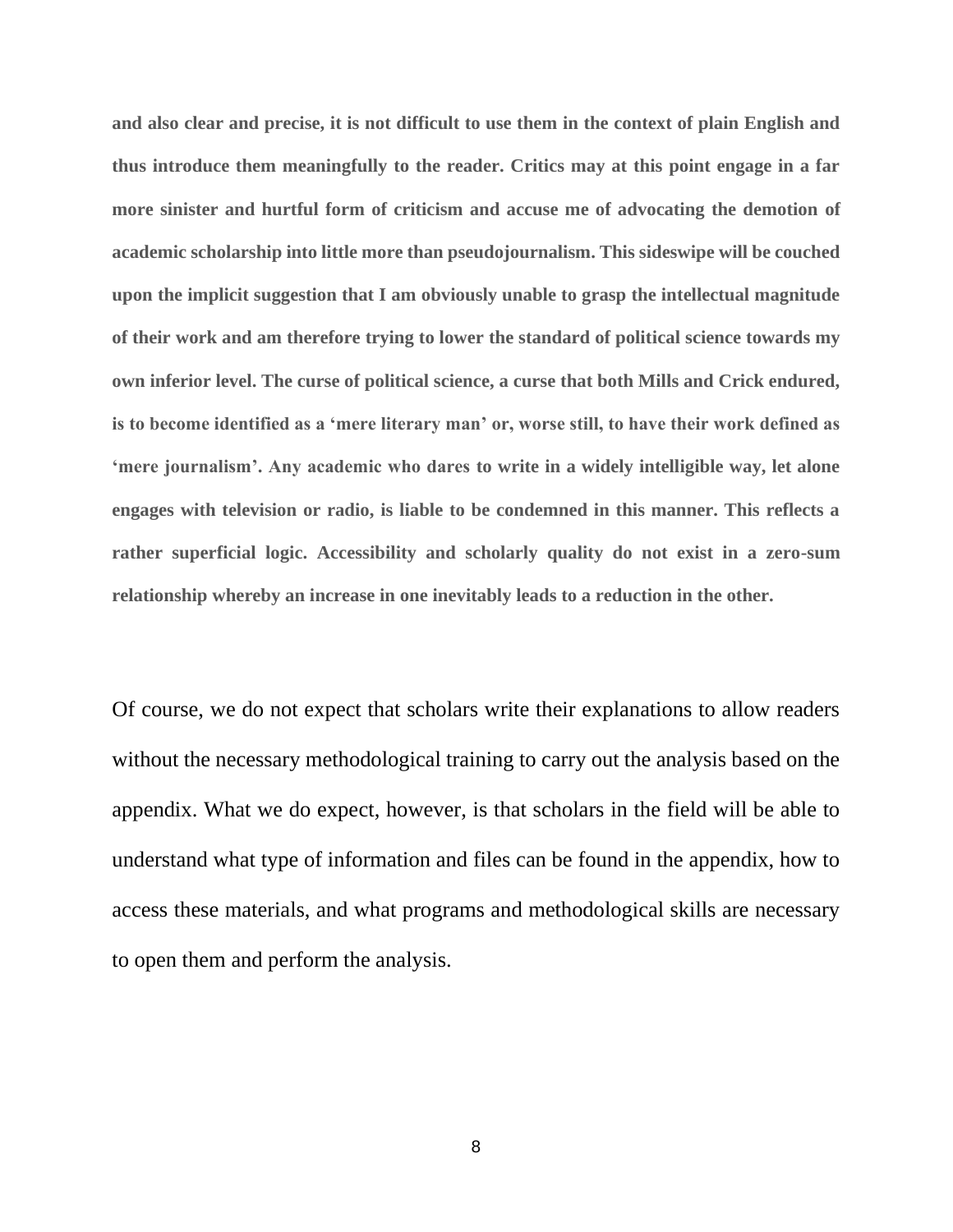*As Paul Musgrave and Sebastian Karcher state with respect to online annotations, the unique features of appendices can help us to "showcase the depth" of our research and "make it easier for readers to go beyond the article."*

Paul Musgrave and Sebastian Karcher (2018) [highlight](https://duckofminerva.com/2018/05/seven-reasons-we-use-annotation-for-transparent-inquiry-ati.html) the additional depth that an appendix can provide:

**ATI [Annotations for Transparent Inquiry] annotations allow both author and reader to go deeper in the research process. Is there a complex backstory to obtaining a piece of evidence? Include it in an annotation. Would a longer excerpt from an interview or document than you have room for in your article bolster your claims? ATI annotations offer unlimited room for such excerpts. Is there a document that would be hard for readers to obtain but provides valuable context? You can include it as a data source.**

**At the core of ATI is the idea to showcase the depth of qualitative research. Research goes far beyond the 10,000 words of your article, and ATI gives authors a way to showcase this depth—not only to make the work more convincing but also to make it easier for readers to go beyond the article.**

In a similar vein, Gary King, Robert Keohane, and Sidney Verba explained in their iconic *[Designing Social Inquiry: Scientific Inference in Qualitative](https://books.google.co.il/books?id=A7VFF-JR3b8C&lpg=PA26&ots=f2lxN7CVZX&dq=%22Replicability%20is%20important%20even%20if%20no%20one%20actually%20replicates%20our%20study%22&pg=PA26#v=onepage&q&f=false)  [Research](https://books.google.co.il/books?id=A7VFF-JR3b8C&lpg=PA26&ots=f2lxN7CVZX&dq=%22Replicability%20is%20important%20even%20if%20no%20one%20actually%20replicates%20our%20study%22&pg=PA26#v=onepage&q&f=false)* (1994, 26) that:

<span id="page-9-0"></span>**#7**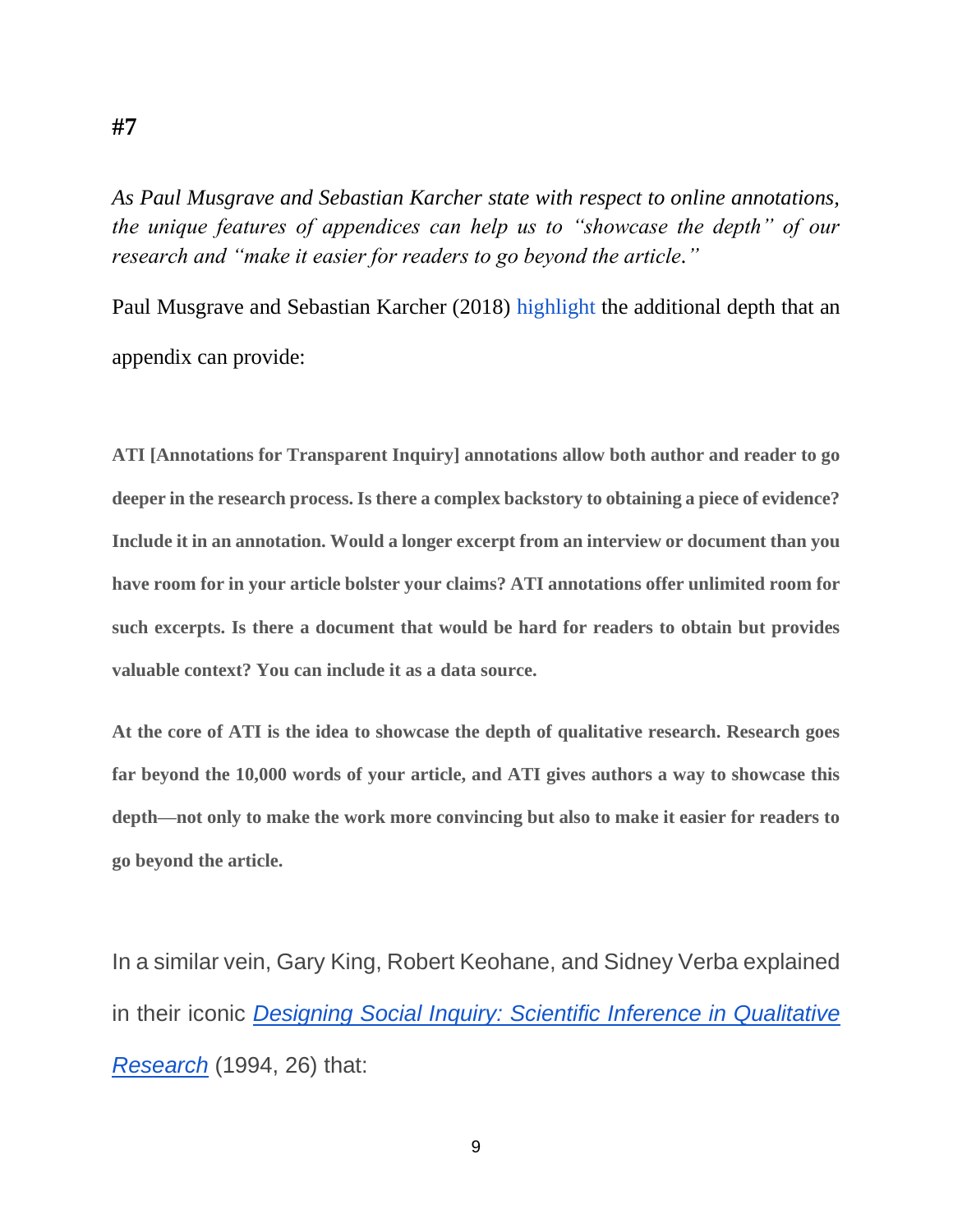**Replicability is important even if no one actually replicates our study. Only by reporting the study in sufficient detail so that it can be replicated is it possible to evaluate the procedures followed and methods used.**

#### <span id="page-10-0"></span>**#8**

#### *Specific words and sentences in the appendix can include hyperlinks to open access resources like Wikipedia entries for key terms, actors, and events.*

Hyperlinks in the appendix enable scholars to trace the researcher's process directly to any referenced articles. A good example of such practices is the 2018 freely downloadable, open access book *[The UK's](https://www.democraticaudit.com/the-uks-changing-democracy-the-2018-democratic-audit/)  [Changing Democracy: The 2018 Democratic Audit](https://www.democraticaudit.com/the-uks-changing-democracy-the-2018-democratic-audit/)*, edited by Patrick Dunleavy, Alice Park, and Ros Taylor. While this edited volume does not have an online appendix, it is a digital book meant to be read on a screen. As such, its main text contains direct hyperlinks to (mostly free versions of) studies and evidence rather than traditional references. Such a bibliography is provided at the end of the book and includes the URLs of the cited items. In the preface to the book, the editors explain: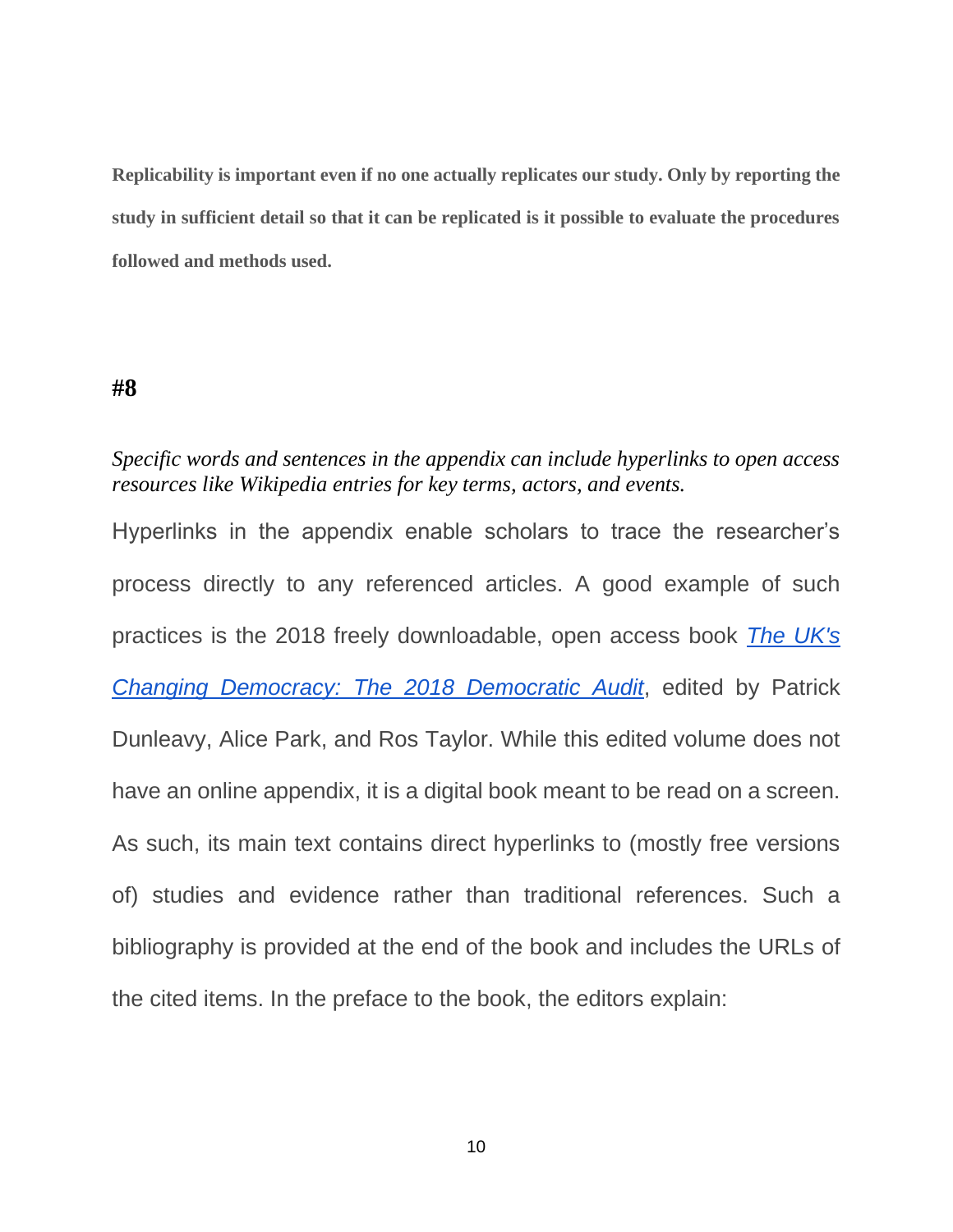**(i) Wherever possible we have sought to link to digitally available sources. Not only this, but when you click on any URL in the text it should also take you to a completely free and open access source for further information or reading. So far as we possibly can arrange it, whenever you click on our hyperlinks you should never go just to a paywall.**

**[...]**

**(ii) Where no freely readable version is feasible for papers or for books we have linked to blogs, press articles or other short pieces where academics outline their work in accessible ways. (Students and academics with university library access can easily move on from there to the full texts.)**

**[...]**

<span id="page-11-0"></span>**(iii) On factual matters (such as election data) we have linked a great deal to official statistics, and the many invaluable reports and databases from the House of Commons Library and Institute for Government. Our links to Wikipedia also reflect the fact that its coverage is increasingly broad, reliable and up to date, although we have carefully checked the items used here.**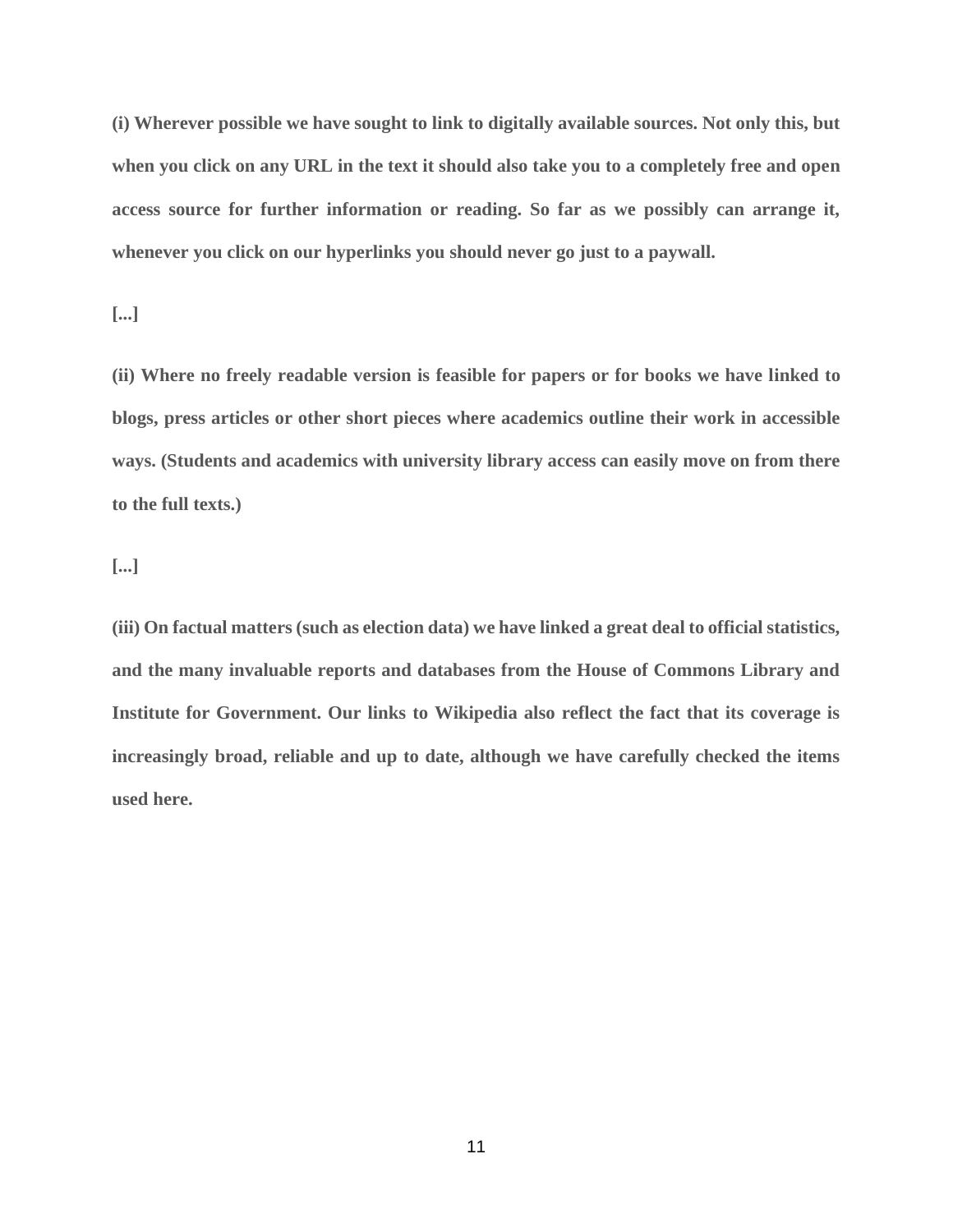*The types of data to be included in appendices vary from photos of material objects and ancient manuscripts, to reflexive field notes and interview recordings, to software syntax and output.*

To provide all relevant sources in an appendix, researchers can upload independent files to their digital appendices or embed external files in them. The latter option, of course, risks the possibility that, at some point, the owners of these files might remove them, change their location, or prevent access to them. Therefore, it should be generally avoided. However, if we can legally create a copy of these files or parts of them, uploading such copies to our own appendices would be preferable to linking these appendices to another's files elsewhere.

In the case of qualitative research, the files uploaded to appendices may include, among other things, audio and video clips (for example, oral interviews or ethnographic observations); scans of archival documents or survey questionnaires; geospatial data and annotated maps; photographs of field research sites, interviewees, or material sources. Authors of statistical analyses can embed, in their appendices, tables, graphs, and charts along with digital dashboards that allow readers to interact with the underlying data.

**#9**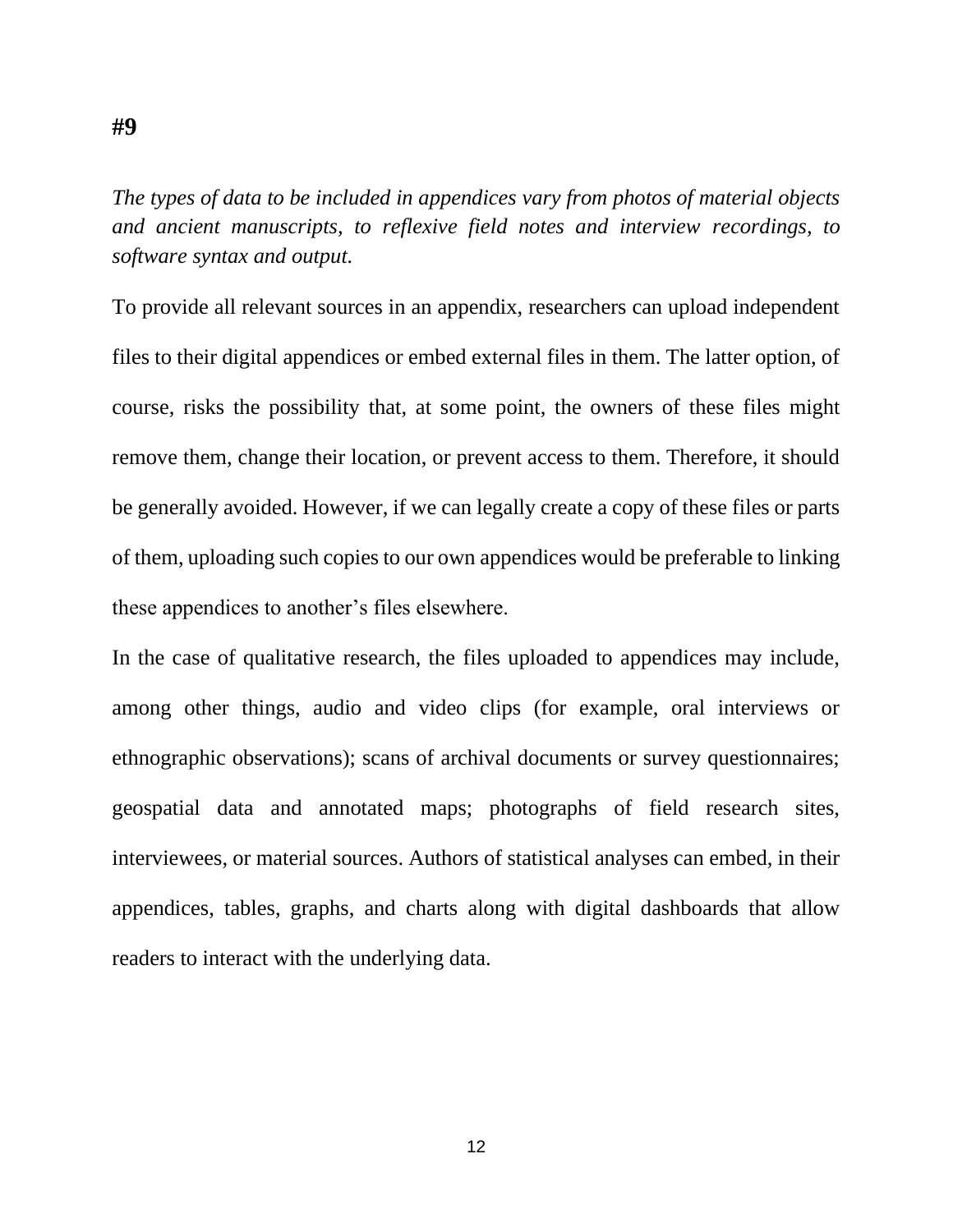#### <span id="page-13-0"></span>**#10**

*To attain these goals, both authors and journals need to take action.*

Both authors and journals need to make changes to improve replicability. As John Ishiyama (2014, 78) [explains:](https://doi.org/10.1017/S1049096513001765)

**On the one hand, the individualistic model holds that the primary responsibility for making data available for replication purposes lies with the individual author. On the other hand, the social or community policy makes the provision of replication data part of the publication process (and required by journals as requirement for publication). In this case the journal, as a representative of the scholarly community, is the responsible to make sure that data for replication purposes is provided to that community.**

#### <span id="page-13-1"></span>**#11**

*A political scientist, even without familiarity with the author's methodology or field of expertise, should be able to navigate the appendix, access the files, and understand their nature, purpose, and the type of software needed to open them.*

For a good source about user experience design, with many practical guidelines and recommendations that are applicable to online appendices, see [this book](https://www.pearson.com/us/higher-education/program/Shneiderman-Designing-the-User-Interface-Strategies-for-Effective-Human-Computer-Interaction-6th-Edition/PGM327860.html) by Ben Shneiderman, Catherine Plaisant, Maxine Cohen, Steven M. Jacobs, and Niklas Elmqvist (2018). They advise: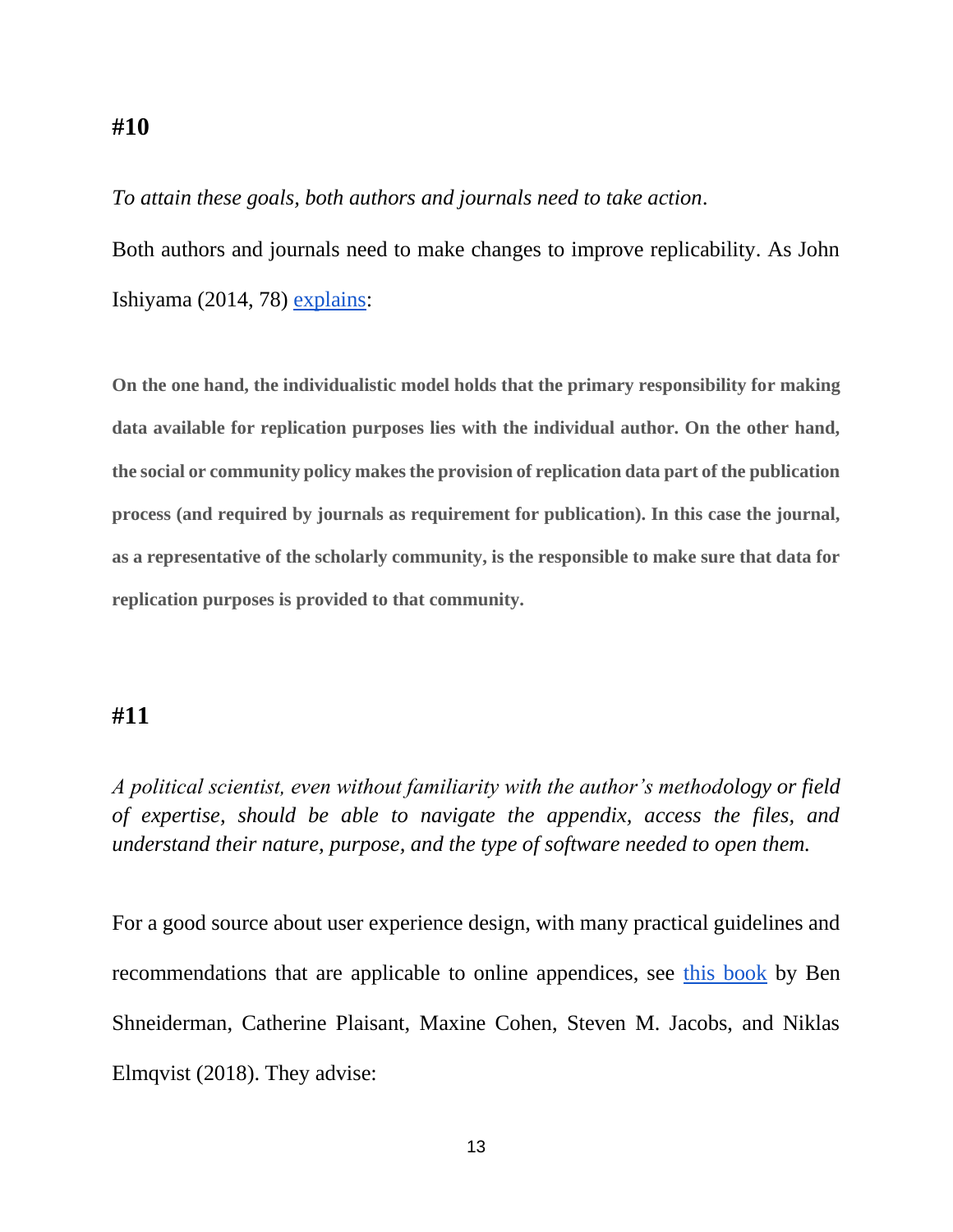- *Use unique and descriptive headings***. Use headings that are distinct from one another and conceptually related to the content they describe (page 84).**
- *Consistency of data display***. During the design process, the terminology, abbreviations, formats, colors, capitalization, and so on should all be standardized and controlled by use of a dictionary of these items (page 85).**
- *Seek universal usability***.** Recognize the needs of diverse users and design for *plasticity*, **facilitating transformation of content. Novice to expert differences, age ranges, disabilities, international variations, and technological diversity each enrich the spectrum of requirements that guides design. Adding features for novices, such as explanations, and features for experts, such as shortcuts and faster pacing, enriches the interface design and improves perceived quality (pages 95–96).**

#### <span id="page-14-0"></span>**#12**

*We should attempt to use common file formats that can be opened with freely available software – for example, PDF, TXT, or RTF file extensions for text documents or CSV files for structured data. Files that require specialized software should be uploaded alongside, and not in place of, more common file types.*

We model our proposals in the online appendix to this article by sharing data in common file types as well as files requiring specialized software. See our dataset [in](https://airtable.com/shrDpVACifLN11Umw)  [its original form,](https://airtable.com/shrDpVACifLN11Umw) in the spreadsheet application *[Airtable](https://airtable.com/)* used to create it. In addition,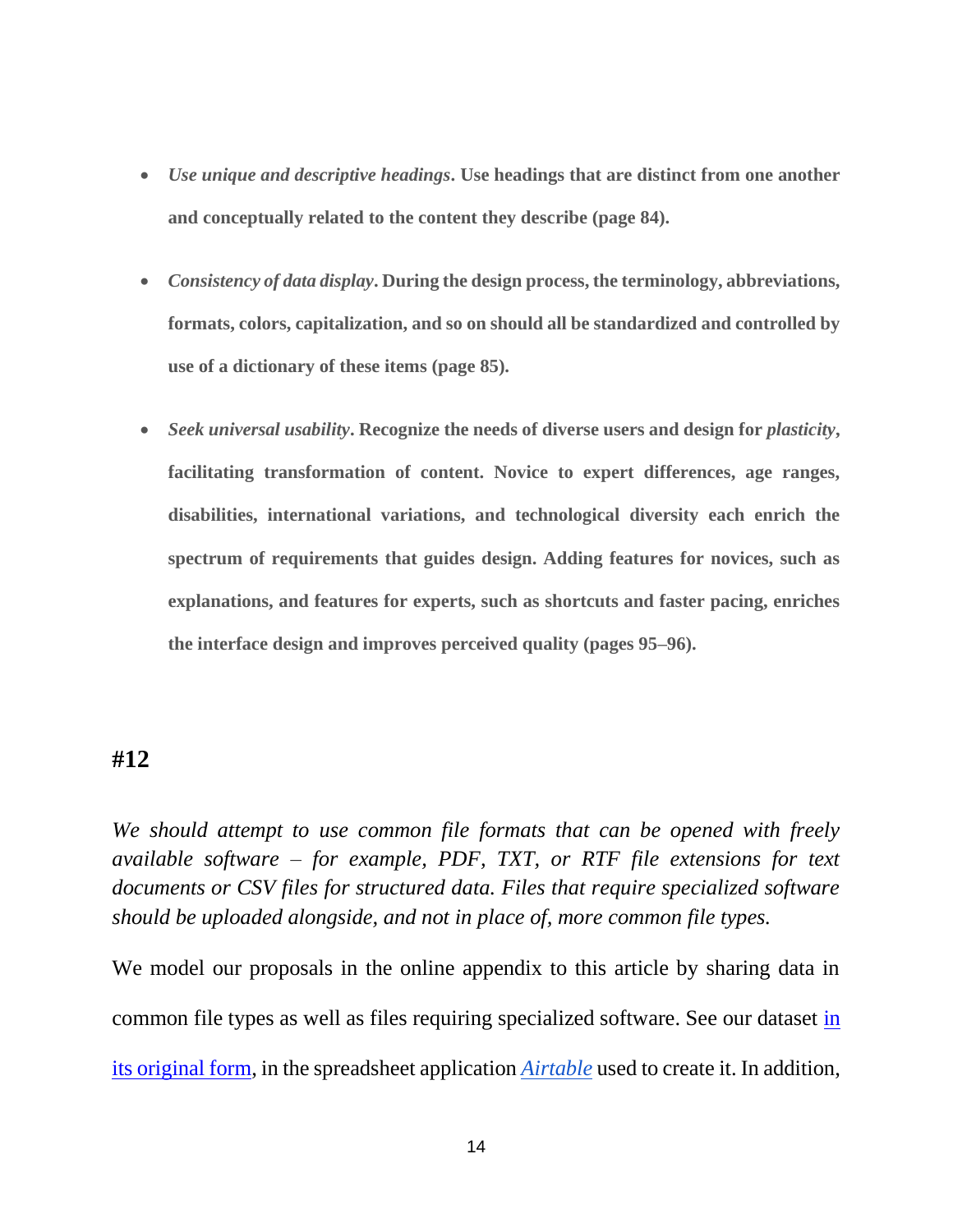we offer the raw data as a [downloadable CSV file](https://github.com/for-anonymous-review/Appendices/blob/master/Appendices_Dataset.csv) that can be opened in many types of software.

#### <span id="page-15-0"></span>**#13**

*To ensure integrity, every appendix should have an "anchor" – a web page or text document serving as the roadmap for the entire appendix. Like the table of contents in a text document or the README file in a data repository, this page should utilize clear language and link to every section or file in the appendix.*

R. Michael Alvarez, Ellen M. Key, and Lucas Núñez (2018) [recommend t](https://doi.org/10.1017/S1049096517002566)hat README files of replication data include the following elements:

**a) A reference to the associated paper or publication.**

**b) A short description of the files and file types included in the replication package: for example, raw data, processed data, scripts to manage the data, and scripts to produce estimates.**

**c) An indication of the order in which the scripts are to be run, as well as noting where the different tables and figures found in the associated publication are generated and stored. [...]**

**d) A list of software and software packages (as well as the dependent packages on which they rely) and the operating system used to produce results in the paper. Technical information on the hardware used to produce the results also is helpful (e.g., the number of cores), especially if computationally demanding techniques were applied. [...]**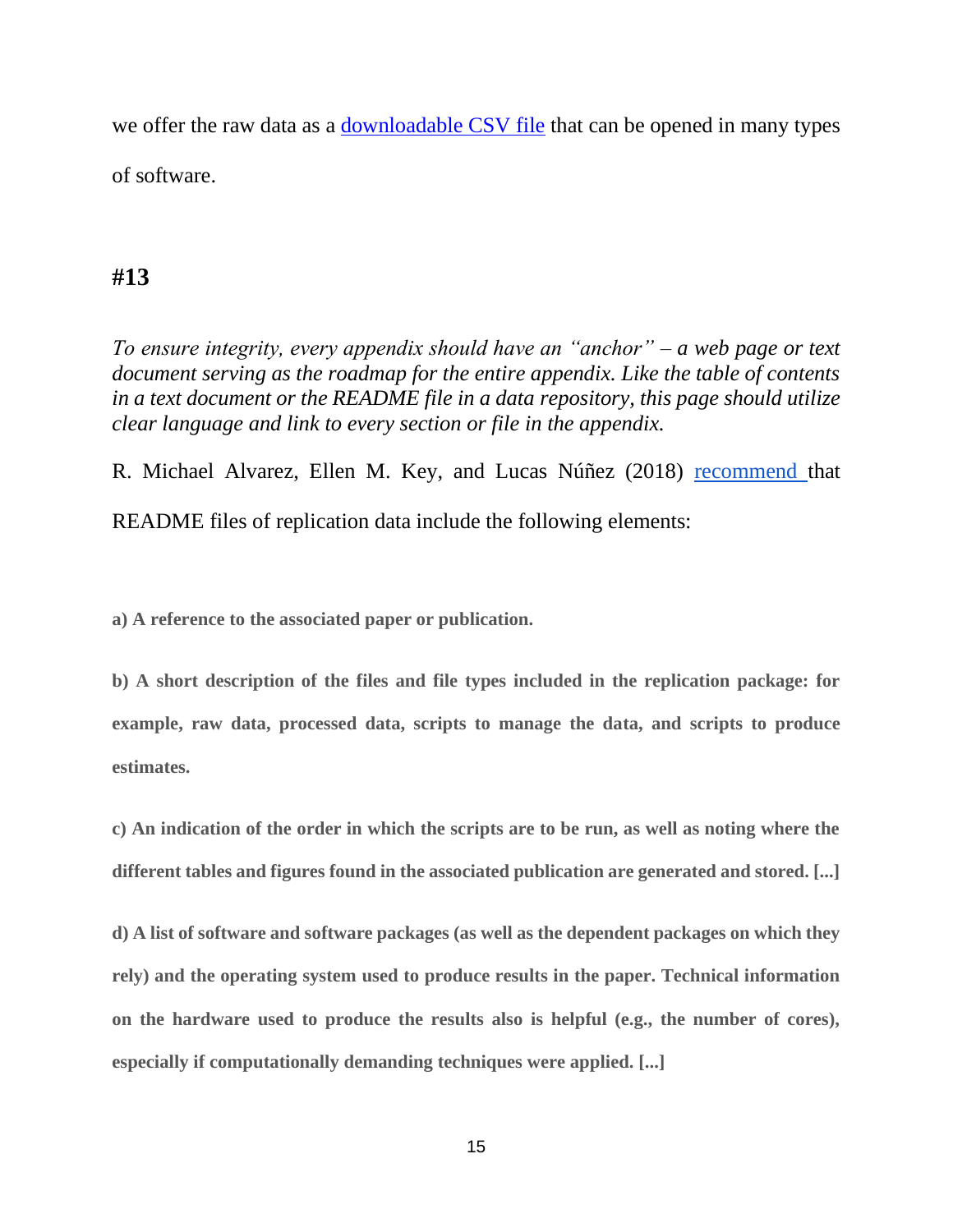**e) If unusual file extensions are used, authors should clearly indicate—to the extent possible—how to proceed with these files.**

Also, [see here](https://github.com/noffle/art-of-readme/blob/master/README.md) an interesting discussion of README files in code development, including good advice on how to create effective READMEs.

#### <span id="page-16-0"></span>**#14**

*To implement principles of integrity and intuitiveness in appendices, every journal needs to adopt some standards regarding the way authors create, store, display, and format their appendices.*

For political scientists to create better appendices, the practice of writing and developing appendices should be taught. In addition to academic writing courses, higher education institutions should offer courses that instruct graduate students in crafting appendices. Currently, researchers must acquire these skills during their training while interacting with advisors and other experienced scholars. Since methodological appendices for replication are a relatively new requirement for social science researchers, putting such files together is a skill that even veteran researchers may not have. To ensure that all researchers develop these skills, professional associations and journals should offer detailed guidelines and workshops for the preparation of appendices to enable replication.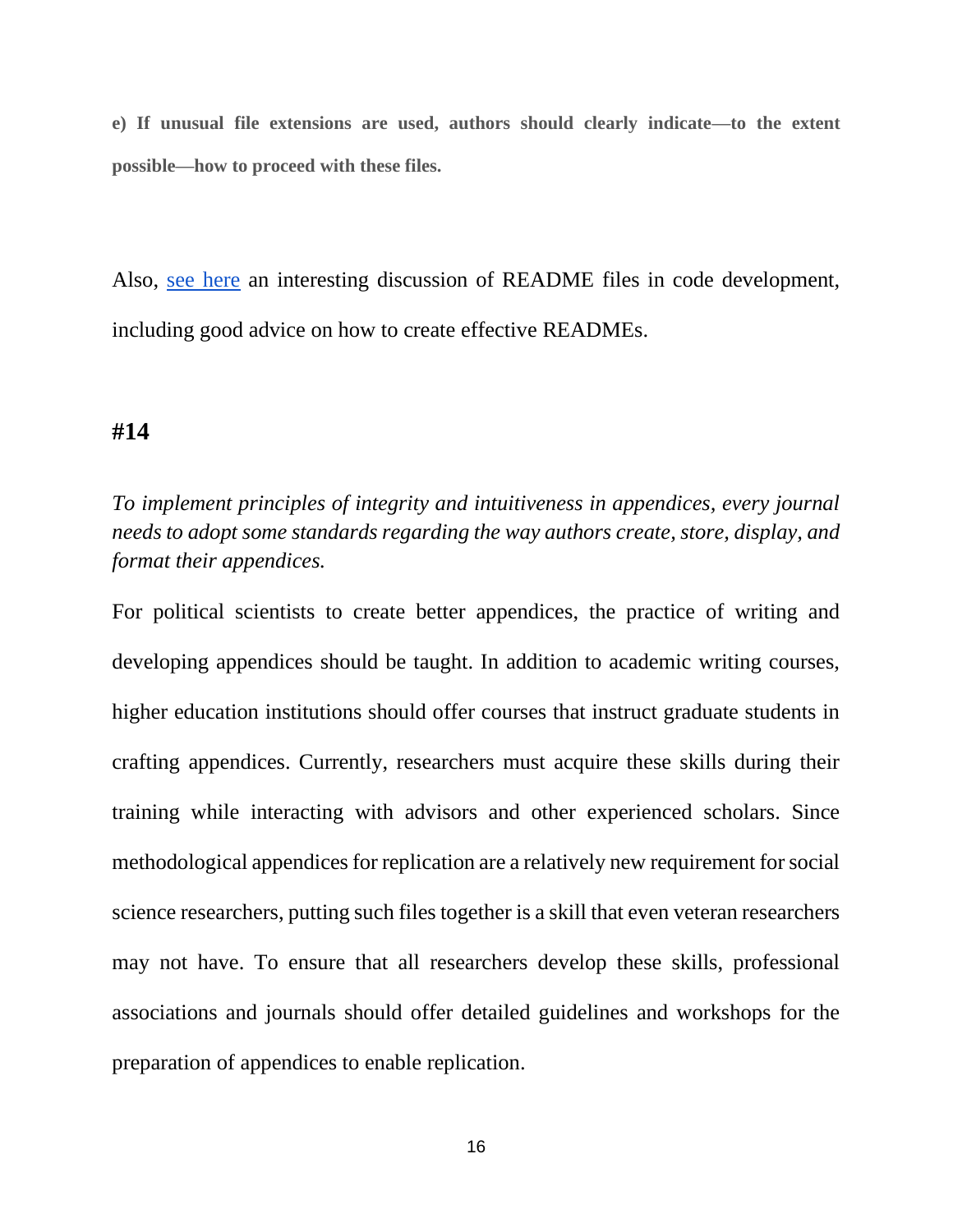#### <span id="page-17-0"></span>**#15**

*Authors of qualitative appendices should describe their selection of sources, methodological and analytical choices, and hypotheses tested (including ones that were rejected). They should also aim at exposing readers to the raw data – documents, recorded interviews, and other sources or parts of them – that led to their conclusions, insofar as these materials can be legally and ethically shared.*

Ideally, every appendix in the qualitative domain should provide direct access from the article to all documents, recorded interviews, and other sources that led the authors to their conclusions. Additionally, if it does not appear in the article itself, the researcher should offer his or her reasoning for any conclusions and the tools that she or he used to reject alternative interpretations. Of course, such perfect replicability is usually impossible in qualitative or quantitative studies. [As even the](https://doi.org/10.1080/09636412.2014.970846)  [most enthusiastic adherents of research transparency concede,](https://doi.org/10.1080/09636412.2014.970846) transparency requirements always "defer to intellectual property, human subject, and logistical constraints" (Moravcsik 2014, 686).

The legal scholar Steven Lubet offers creative advice on how to deal with such limitations in the conclusion of *[Interrogating Ethnography: Why Evidence Matters](https://books.google.com/books?id=6MQ2DwAAQBAJ&lpg=PP1&pg=PP1#v=onepage&q&f=false)*, his 2018 book on the recent replication crisis in ethnography. Computer-Assisted Qualitative Data Analysis Software (CAQDAS) such as *[NVivo](https://www.qsrinternational.com/nvivo/home)* also produce output files that can be shared in online appendices.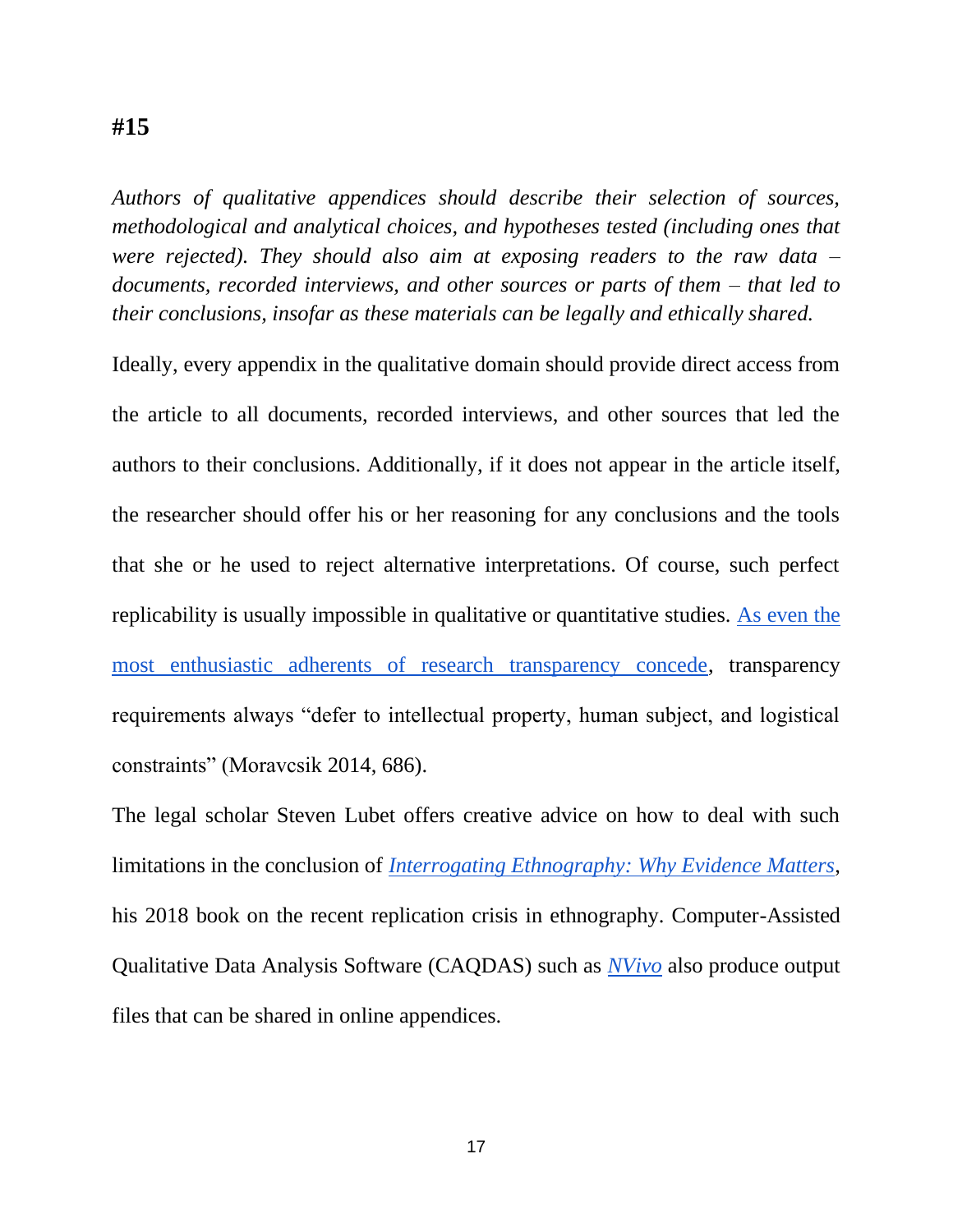In quantitative research, the main text document of the appendix should serve as a detailed roadmap of the entire research process, from the choice of a research method to the analysis and interpretation of the results. This document would offer a level of detail that is not possible within the corresponding section of the article itself, yet imperative for replication purposes. Among other things, the document should include a discussion explaining the choice of methods, a detailed description of the research population, and preliminary analytical steps that the researchers have conducted but do not merit inclusion in the article itself.

<span id="page-18-0"></span>The other essential parts of the appendix of a quantitative article are the database, codebook, and analytical script. The script (or syntax) refers to the code lines that represent each step of data preparation and analysis. Researchers who prefer graphical user interface (GUI) based software, such as the proprietary *[SPSS](https://www.ibm.com/analytics/spss-statistics-software)* or the free *[PSPP](https://www.gnu.org/software/pspp/)*, should save the automatically generated syntax that the software produces in the background. In command-line interface (CLI) software like *[R](https://www.r-project.org/)*, the script file represents an aggregation of all commands entered by the investigator.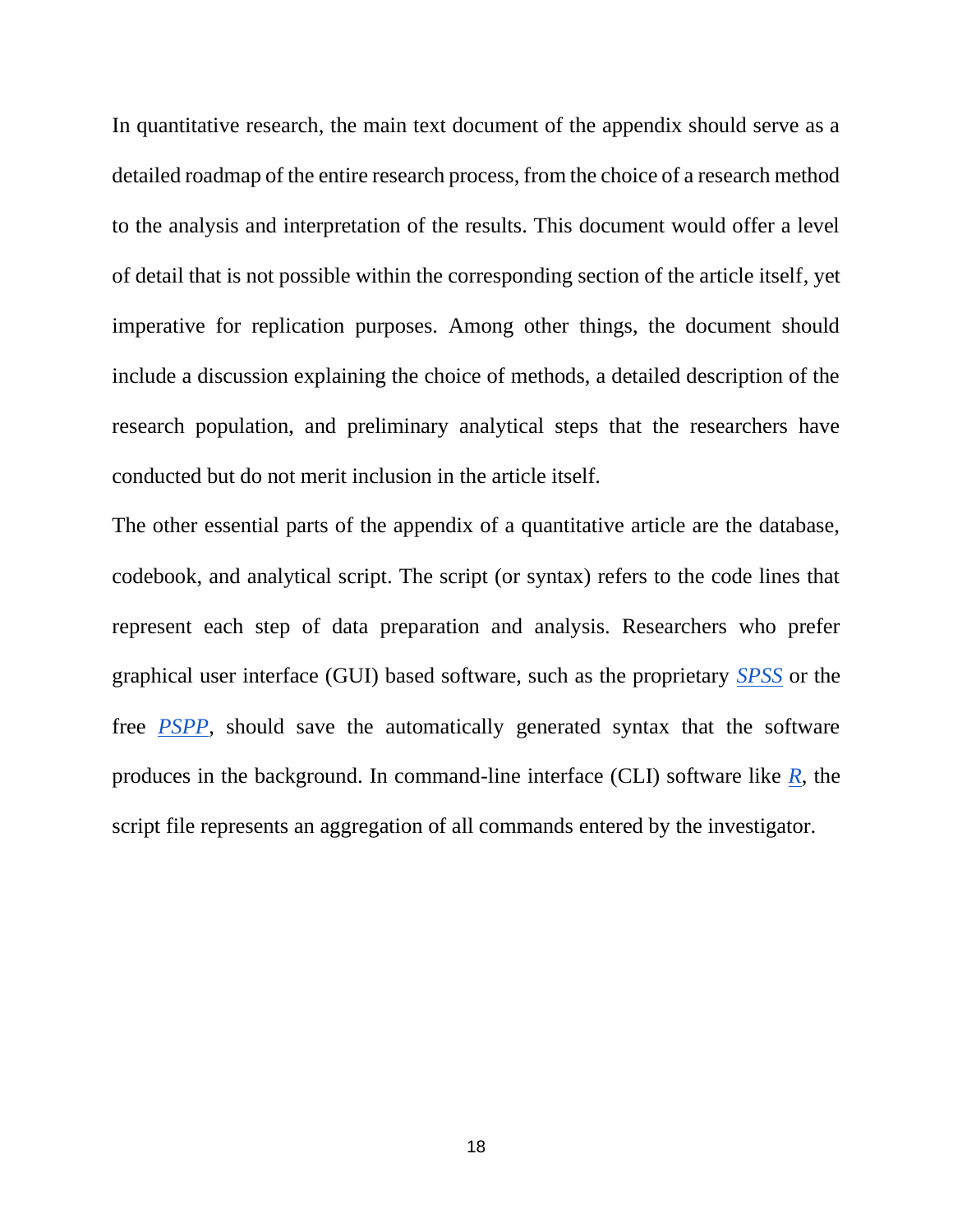#### **#16**

*While some journals have already developed rather detailed instructions for creating appendices, these standards need to be better enforced and more widely implemented.*

Some political science journals have detailed guidelines for appendices. For example, the American Journal of Political Science's [guidelines for manuscript](https://ajps.org/guidelines-for-manuscripts/manuscript-preparation/)  [preparation](https://ajps.org/guidelines-for-manuscripts/manuscript-preparation/) regulates the number of pages of an appendix's text document, as well as its formatting. Among other things, the guidelines stress that "All SI [supporting information] files should have a title page and a table of contents identifying the content by page number; this content and the specific page numbers must be referred to at the appropriate place in the main text of the manuscript."

Some journals outside the discipline have even more rigid rules for creating appendices. For example, *Science* not only offers very detailed instructions regarding the ["Format and Style of Supplementary Materials,"](https://www.sciencemag.org/authors/instructions-preparing-initial-manuscript) it actually allows authors to download a Microsoft Word template of an appendix. As for the content of the appendix, *Science* clarifies that "Further discussion or development of arguments beyond those in the main text is not permitted in supplementary text." This requirement stands in contrast with the conceptualization of the appendix as a possible means to expand the scope of the article, as argued, for example, by proponents of online annotations. Whether the potential of such stringent measures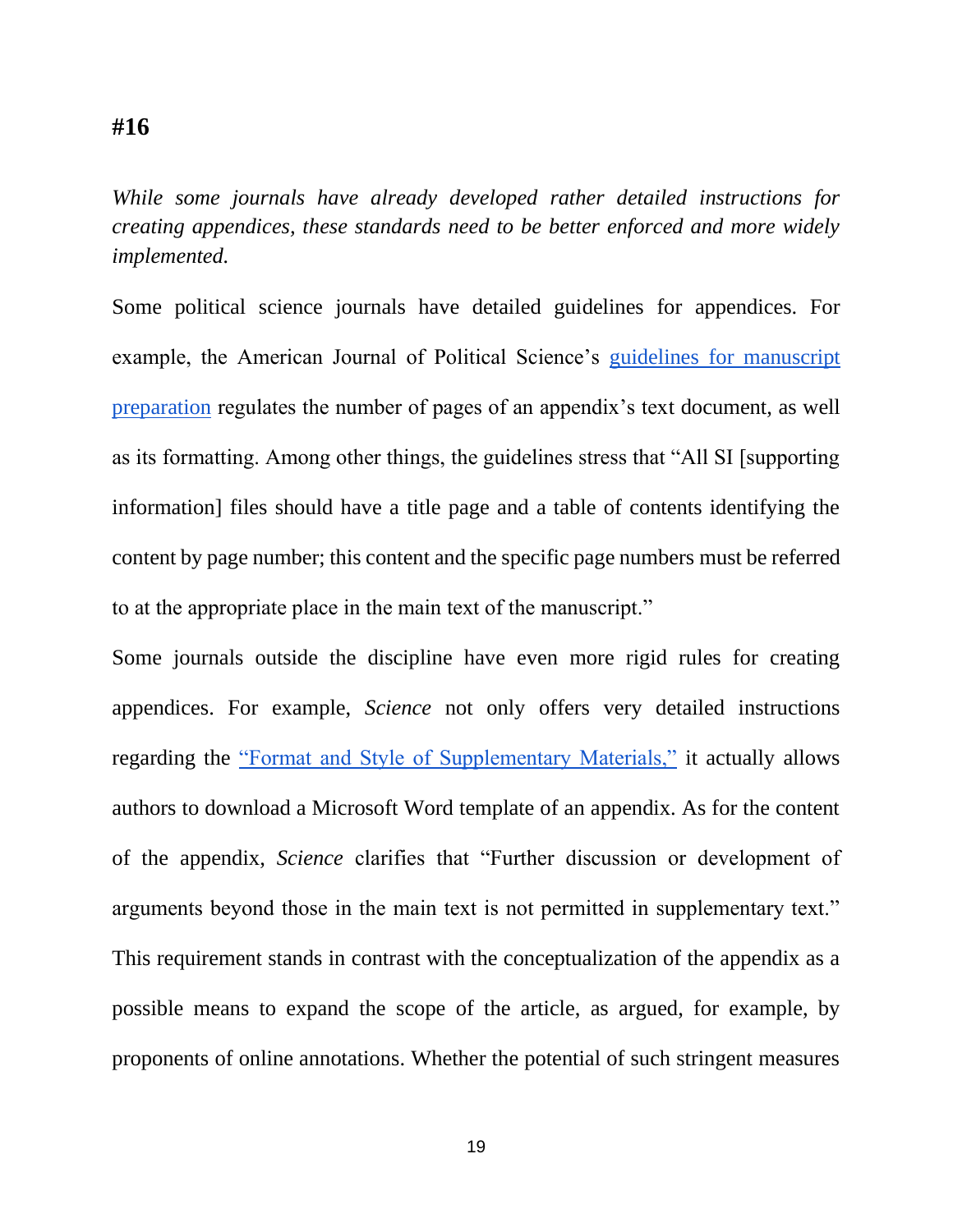to enable better replication is worth the risk of stifling creativity and originality is a question that, at some point, the discipline will have to address.

#### <span id="page-20-0"></span>**#17**

*Given the high costs of such an endeavor, journals may be unable to take on the maintenance of appendices themselves.*

As a case in point, consider the American Journal of Political Science (AJPS), which makes the following disclaimer with regard to online appendices:

**"Please note: The publisher is not responsible for the content or functionality of any supporting information supplied by the authors. Any queries (other than missing content) should be directed to the corresponding author for the article."**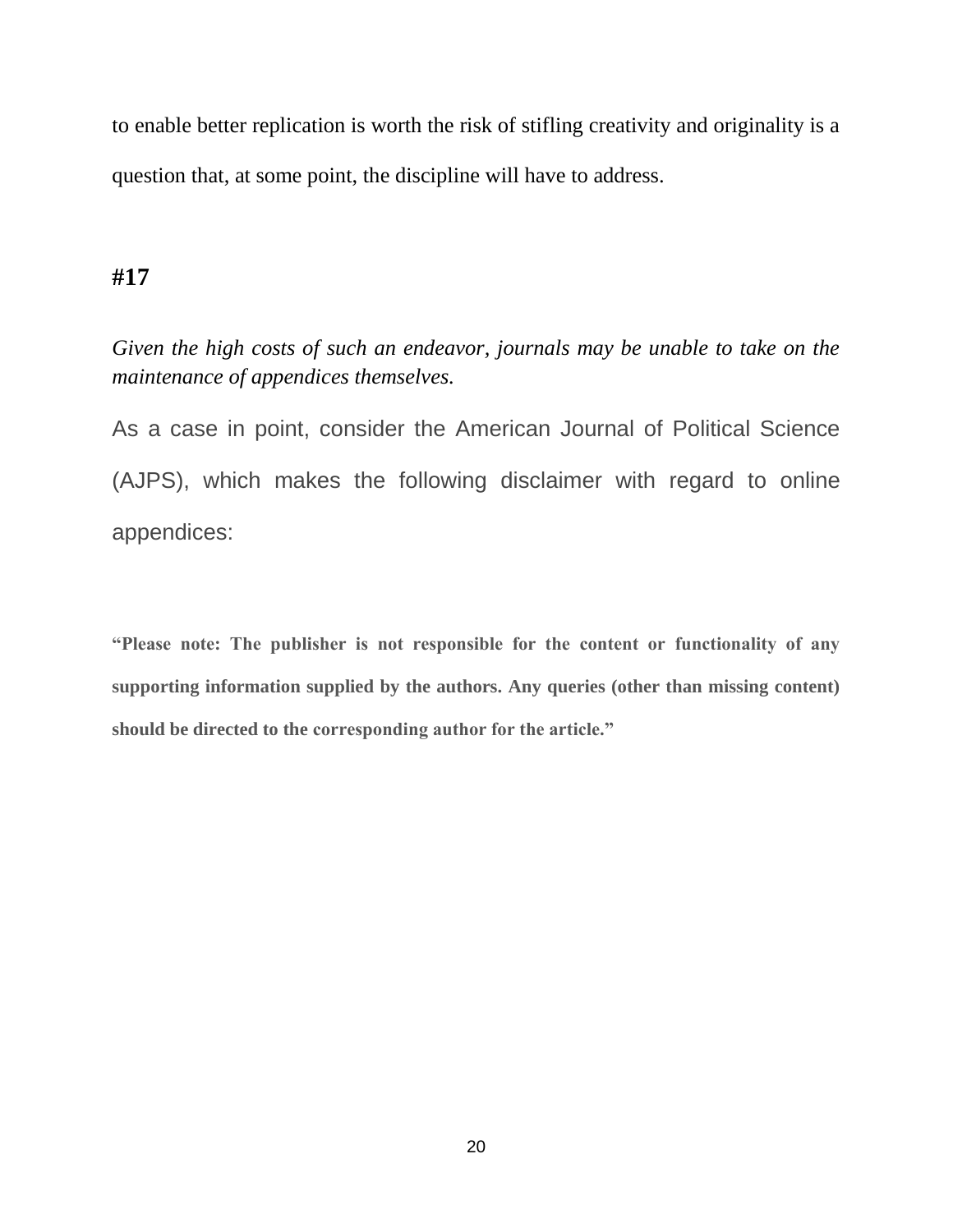#### **Biography Metrics** Am score 12 George Ward is PhD student, Behavioral and Policy Sciences, MIT Sloan, 100 Main St, Cambridge, MA 02142 (wardg@mit.edu). **Details Supporting Information** 지 ©2019, Midwest Political Science Association **Publication History** Filename Description Version of Record online: ajps12492-sup-0001-SuppMat.pdf **Appendix S1: Additional Data Description** 09 December 2019 349.8 KB Appendix S2: Conceptual Framework Manuscript accepted: Annendix S3: Extra Tables for National Level Analysis 03 April 2019 Appendix S4: Extra Tables for Individual-Level Manuscript revised: Eurobarometer Analysis 31 March 2019 Appendix S5: Extra Tables for Individual-Level Panel Analysis Manuscript received: **Appendix S6: Clarity of Responsibility** 24 September 2018 Please note: The publisher is not responsible for the content or functionality of any supporting information supplied by the authors. Any queries (other than missing content) should be directed to the corresponding author for the article. **References**

Screenshot taken 16 December 2019 from the web page of George Ward's article ["Happiness and](https://doi.org/10.1111/ajps.12492)  [Voting: Evidence from Four Decades of Elections in Europe."](https://doi.org/10.1111/ajps.12492)

### <span id="page-21-0"></span>**#18**

*The editors can verify the existence of an appendix as well as its adherence to the journal's requirements only prior to publication. Once an article is published, it would be almost impossible to enforce authors to keep appendices accessible and updated.*

One possible solution for the challenges to updating appendices would be that journals cooperate with CMS providers, so that once an appendix is "sealed," the journal can transfer it to its servers, host it there, and thus have control over it. Another possibility is that journals and CMS providers would offer authors the tools to create such appendices that would be hosted on the journal's page.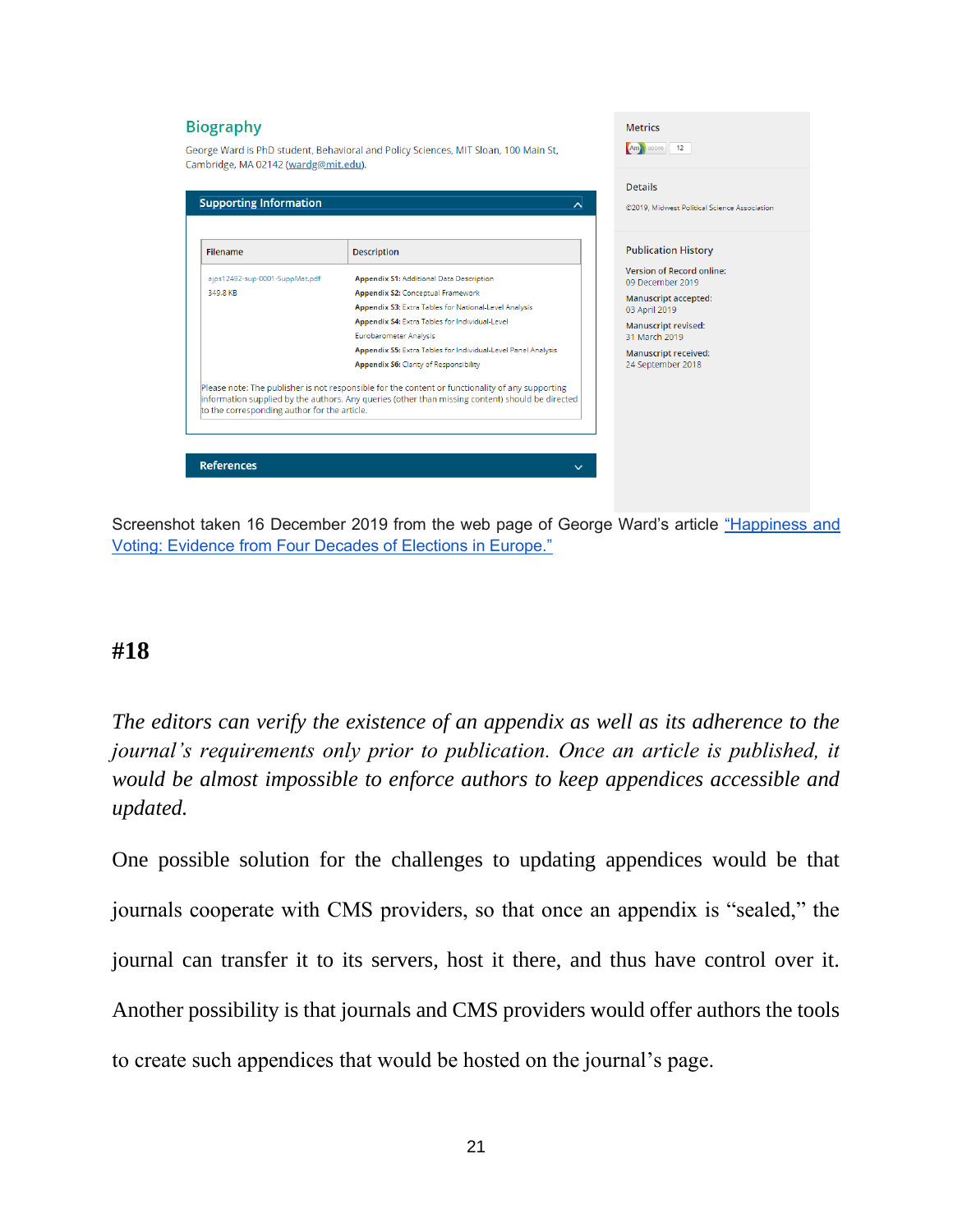#### <span id="page-22-0"></span>**References for the Annotations**

- Billig, Michael. 2013. *Learn to Write Badly: How to Succeed in the Social Sciences*. Cambridge ; New York: Cambridge University Press.
- Dunleavy, Patrick, Alice Park, and Ros Taylor, eds. 2018. *The UK's Changing Democracy: The 2018 Democratic Audit*. London: LSE Press.
- Flinders, Matthew. 2015. "The Rediscovery of the Political Imagination." In *The Relevance of Political Science*, Political analysis, eds. Gerry Stoker, B. Guy Peters, and Jon Pierre. Basingstoke ; New York: Palgrave, 65–83.
- Golder, Matt, and Sona N. Golder. 2016. "Symposium: Data Access and Research Transparency (DA-RT)." *Comparative Politics Newsletter* 26(1): 2–24.
- Isaac, Jeffrey C. 2015. "For a More *Public* Political Science." *Perspectives on Politics* 13 (2): 269–83.
- Ishiyama, John. 2014. "Replication, Research Transparency, and Journal Publications: Individualism, Community Models, and the Future of Replication Studies." *PS: Political Science & Politics* 47(1): 78–83.
- King, Gary, Robert O. Keohane, and Sidney Verba. 1994. *Designing Social Inquiry: Scientific Inference in Qualitative Research*. Princeton, N.J: Princeton University Press.
- Lubet, Steven. 2018. *Interrogating Ethnography: Why Evidence Matters*. New York: Oxford University Press.
- Lupia, Arthur. 2014. "What Is the Value of Social Science? Challenges for Researchers and Government Funders." *PS: Political Science & Politics*  $47(1): 1-7.$